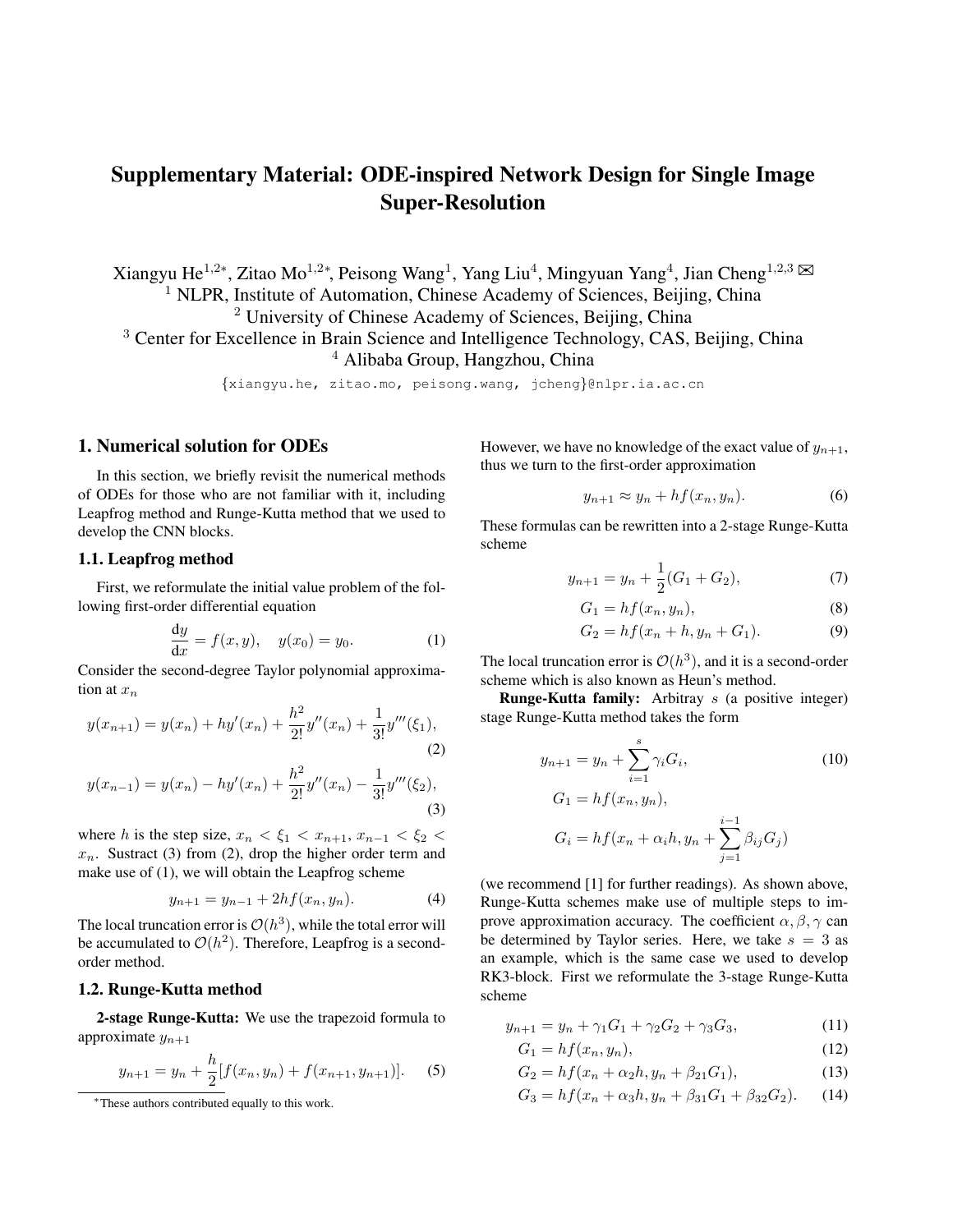For the sake of clarity, we omit the variable in the derivatives. Consider the Taylor expansion of  $y(x)$  for  $G_2$  at  $(x_n, y_n)$ , drop the higher-order terms and substitue  $G_1$  with formula (12), we have

$$
G_2 = h[f + (\alpha_2 hf_x + \beta_{21} hf_y)
$$
(15)  
+  $\frac{1}{2} (\alpha_2^2 f_{xx} + \beta_{21}^2 f^2 f_{yy} + 2\alpha_2 \beta_{21} f_{xy} f)h^2$ ]  
=  $fh + (\alpha_2 f_x + \beta_{21} f_y f)h^2$   
+  $\frac{1}{2} (\alpha_2^2 f_{xx} + \beta_{21}^2 f^2 f_{yy} + 2\alpha_2 \beta_{21} f_{xy} f)h^3$ .

Similarly, we obtain

$$
G_3 = fh + (\alpha_3 f_x + \beta_{31} f f_y + \beta_{32} f_y f)h^2
$$
\n
$$
+ \{\beta_{32} f_y (\alpha_2 f_x + \beta_{21} f_y f) + \frac{1}{2} [\alpha_3^2 f_{xx}^2 + (\beta_{31}^2 f^2 + \beta_{32}^2 f^2 + 2\beta_{31} \beta_{32} f^2) + 2\alpha_3 (\beta_{31} f f_{xy} + \beta_{32} f f_{xy})]\}h^3
$$
\n(16)

Note that we have dropped the  $\mathcal{O}(h^4)$  term, then cosider the derivatives of y at  $x_n$ 

$$
\frac{\mathrm{d}y(x_n)}{\mathrm{d}x_n} = f(x_n, y_n) = f,\tag{17}
$$

$$
\frac{\mathrm{d}^2 y(x_n)}{\mathrm{d}x_n^2} = \frac{\mathrm{d}f(x_n, y_n)}{\mathrm{d}x_n} = f_x + f_y f,\tag{18}
$$

$$
\frac{d^3y(x_n)}{dx_n^3} = f_{xx} + 2ff_{xy} + f_{yy}f^2 + f_xf_y + f_y^2f. \tag{19}
$$

Use the Taylor expansion

$$
y_{n+1} = y_n + y'(x_n)h + \frac{h^2}{2}y''(x_n) + \frac{h^3}{6}y'''(x_n) + \mathcal{O}(h^4),
$$
\n(20)

and compare the coefficients of (11) and (20), we have the following equations

$$
\gamma_1 + \gamma_2 + \gamma_3 = 1,
$$
\n
$$
\gamma_2 \beta_{21} + \gamma_3 (\beta_{31} + \beta_{32}) = \frac{1}{2},
$$
\n
$$
\gamma_2 \alpha_2 + \gamma_3 \alpha_3 = \frac{1}{2},
$$
\n
$$
\gamma_2 \alpha_2^2 + \gamma_3 \alpha_3^2 = \frac{1}{3},
$$
\n
$$
\gamma_2 \beta_{21}^2 + \gamma_3 (\beta_{31}^2 + \beta_{32}^2 + 2\beta_{31} \beta_{32}) = \frac{1}{3},
$$
\n
$$
\alpha_2 \beta_{32} \gamma_3 = \frac{1}{6},
$$
\n
$$
\beta_{21} \beta_{32} \gamma_3 = \frac{1}{6},
$$
\n
$$
\alpha_2 \beta_{21} \gamma_2 + \alpha_3 (\beta_{31} + \beta_{32}) \gamma_3 = \frac{1}{3}.
$$
\n(21)

The solution is not unique. In our designs, we take

$$
\gamma_1 = \frac{1}{6}, \gamma_2 = \frac{2}{3}, \gamma_3 = \frac{1}{6},
$$
  
\n
$$
\beta_{21} = \frac{1}{2}, \beta_{31} = -1, \beta_{32} = 2,
$$
  
\n
$$
\alpha_2 = \frac{1}{2}, \alpha_3 = 1,
$$
\n(22)

which is also known as Kutta's method. Since we have dropped the term with order higher than  $\mathcal{O}(h^4)$ , the local truncation error is  $\mathcal{O}(h^4)$ , i.e., a third-order method.

### 2. Dynamical system

.

In this section, we briefly revisit the concept of dynamical system used in this paper. Here we adopt the definition in [2]. Generally speaking, a dynamical system is a monoid  $G$  acting on a set  $M$ . More precisely, there is a map

$$
\Phi: \mathcal{G} \times M \to M \tag{23}
$$

$$
(g, x) \mapsto \Phi_g(x) \tag{24}
$$

for  $\forall g, t \in \mathcal{G}$  and the identity element  $e \in \mathcal{G}$ , satisfies

$$
\Phi_g \circ \Phi_t = \Phi_{g \circ t}, \quad \Phi_e = \mathcal{I}.
$$
\n(25)

In the semantics of SISR,  $\Phi_t(x)$  can be granted as a map from the input sample  $x$  to the output high-resolution image through time t, since we regard t as the element of  $\mathcal{G}$ . When  $t = 0$ ,  $\Phi_0(x) = x$  is an identity mapping, then we would like to approach  $\Phi_t(x)$  through an ODE (e.g. formula (1)) and interprete it as a CNN. In order to achieve this process, we design finer CNN blocks and choose appropriate t, which is corresponded to block numbers (detailed in Table 1).

Table 1. Residual blocks with their correpsonding numerical methods. This table lists the performance on DIV2K validation set and shows the impact of different numerical schemes. For a fair comparsion, we set the number of multiply-accumulate operations (MAC) and parameters of our methods to be the same as EDSRbaselines.

|            | Scale Method PSNR |       | Numerical Method        | G              |
|------------|-------------------|-------|-------------------------|----------------|
| $\times 2$ | <b>EDSR</b>       | 34.61 | <b>Forward Euler</b>    | Original       |
| $\times 2$ | LF                | 34.67 | Leapfrog                | V              |
| $\times 2$ | RK2               | 34.63 | Second-order Runge-Kuta | v <sub>3</sub> |
| $\times$ 3 | <b>EDSR</b>       | 30.92 | <b>Forward Euler</b>    | Original       |
| $\times$ 3 | LF                | 30.98 | Leapfrog                | V              |
| $\times$ 3 | RK <sub>2</sub>   | 30.94 | Second-order Runge-Kuta | v <sub>3</sub> |
| $\times$ 4 | <b>EDSR</b>       | 28.95 | <b>Forward Euler</b>    | Original       |
| $\times 4$ | LF                | 29.02 | Leapfrog                | v2             |
| $\times 4$ | RK2               | 28.99 | Second-order Runge-Kuta | v <sub>3</sub> |